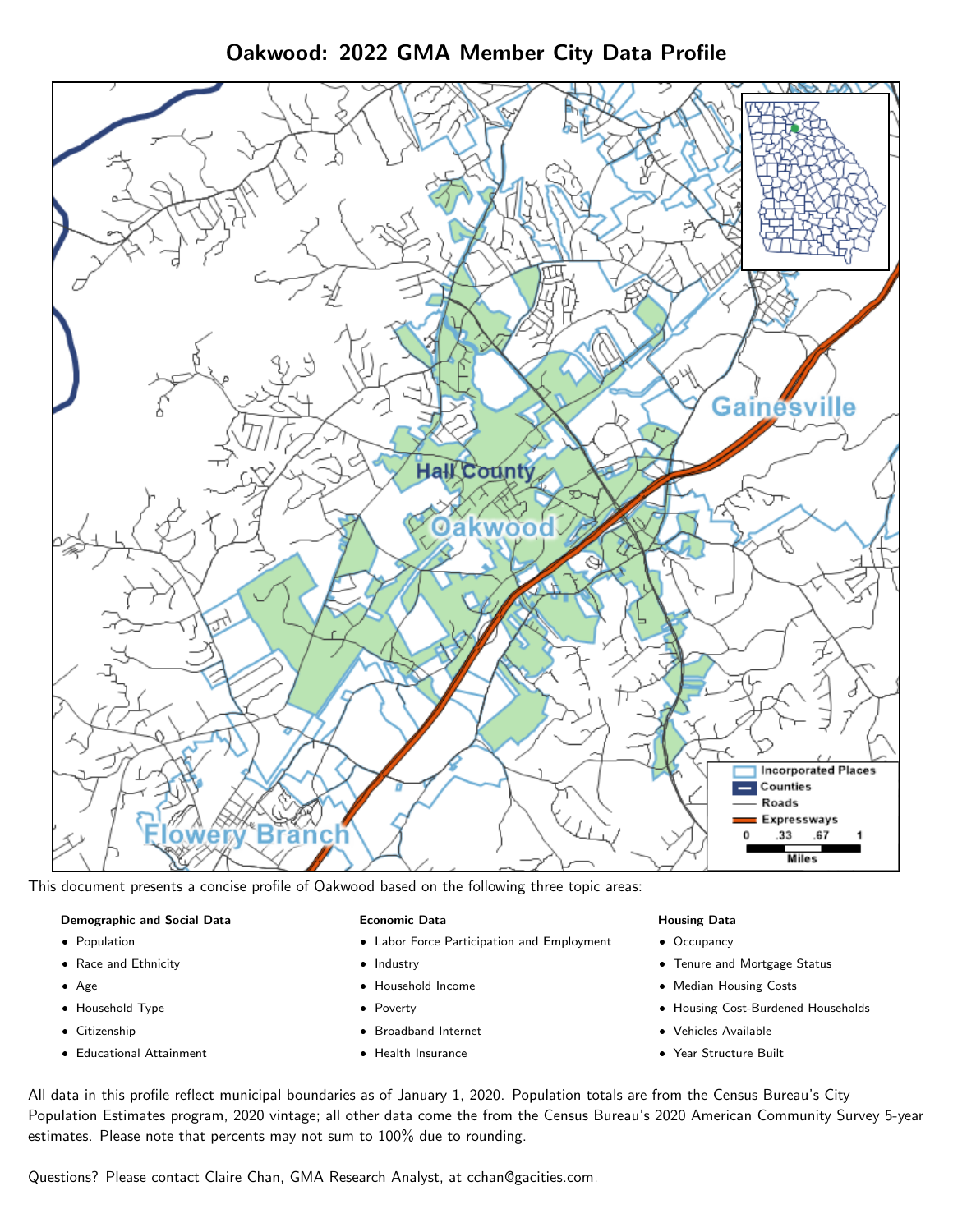# Oakwood: Demographic and Social





**Citizenship** 



Source: American Community Survey, 2020 5-year estimates, table B05002 Source: American Community Survey, 2020 5-year estimates, table B15002

Race and Ethnicity



Source: U.S. Census Bureau, City Population Estimates, 2020 vintage Source: American Community Survey, 2020 5-year estimates, table B03002

# Household Type



Source: American Community Survey, 2020 5-year estimates, table B01001 Source: American Community Survey, 2020 5-year estimates, table B11001

### Educational Attainment



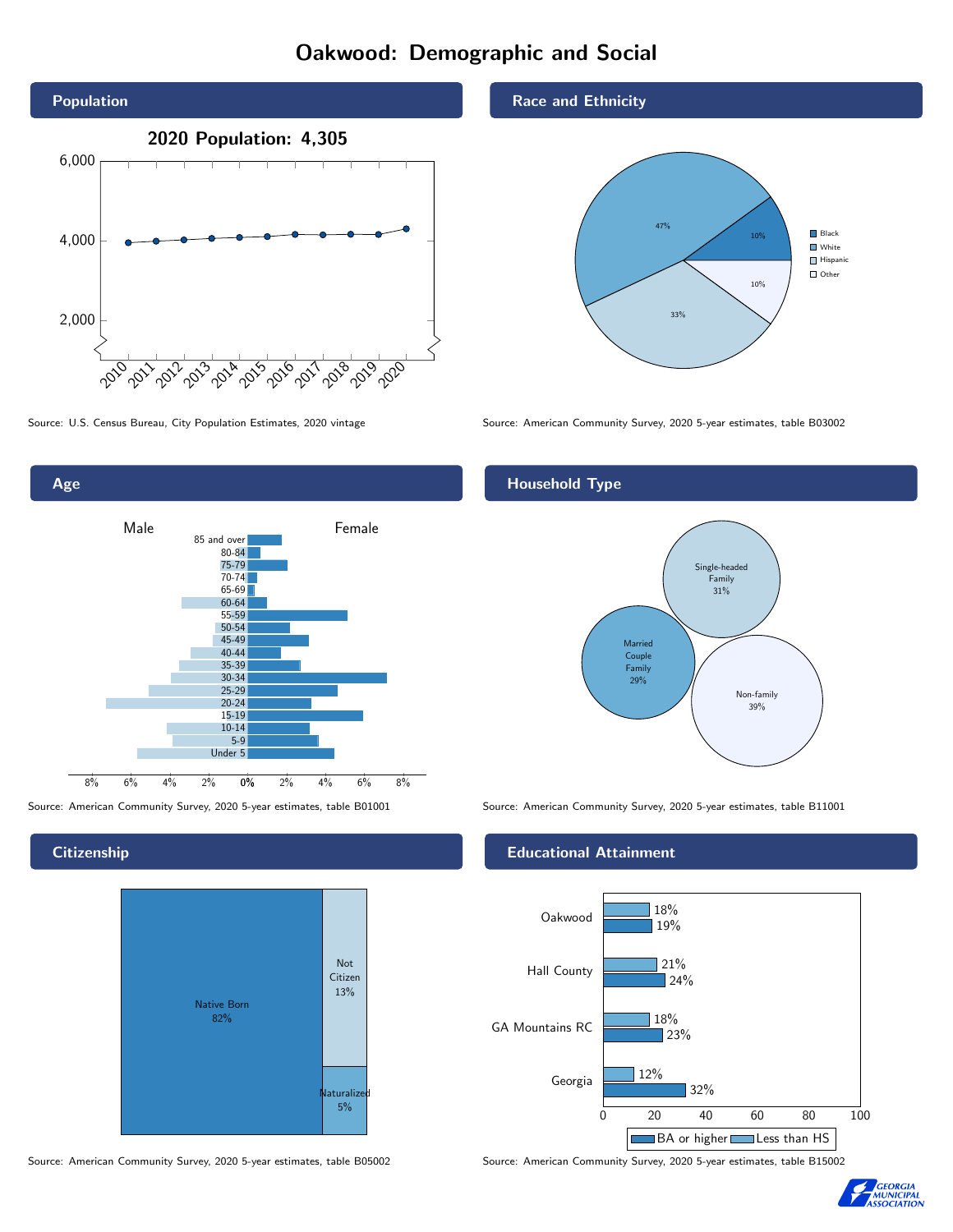# Oakwood: Economic



Source: American Community Survey, 2020 5-year estimates, table B23001 Note: Unemployment rate is based upon the civilian labor force.



Source: American Community Survey, 2020 5-year estimates, tables B19013 and B19025 Source: American Community Survey, 2020 5-year estimates, table B17010



#### Industry

| Agriculture, forestry, fishing and hunting, and mining      | $0\%$ |
|-------------------------------------------------------------|-------|
| Construction                                                | 2%    |
| Manufacturing                                               | 14%   |
| <b>Wholesale Trade</b>                                      | 2%    |
| Retail Trade                                                | 22%   |
| Transportation and warehousing, and utilities               | 6%    |
| Information                                                 | $1\%$ |
| Finance and insurance, real estate, rental, leasing         | $4\%$ |
| Professional, scientific, mgt, administrative, waste mgt    | 8%    |
| Educational services, and health care and social assistance | 21%   |
| Arts, entertainment, recreation, accommodation, food        | 15%   |
| service                                                     |       |
| Other services, except public administration                | $2\%$ |
| Public administration                                       | 2%    |

Source: American Community Survey, 2020 5-year estimates, table C24030

### Poverty



# **Health Insurance**



Source: American Community Survey, 2020 5-year estimates, table B28002 Source: American Community Survey, 2020 5-year estimates, table B18135